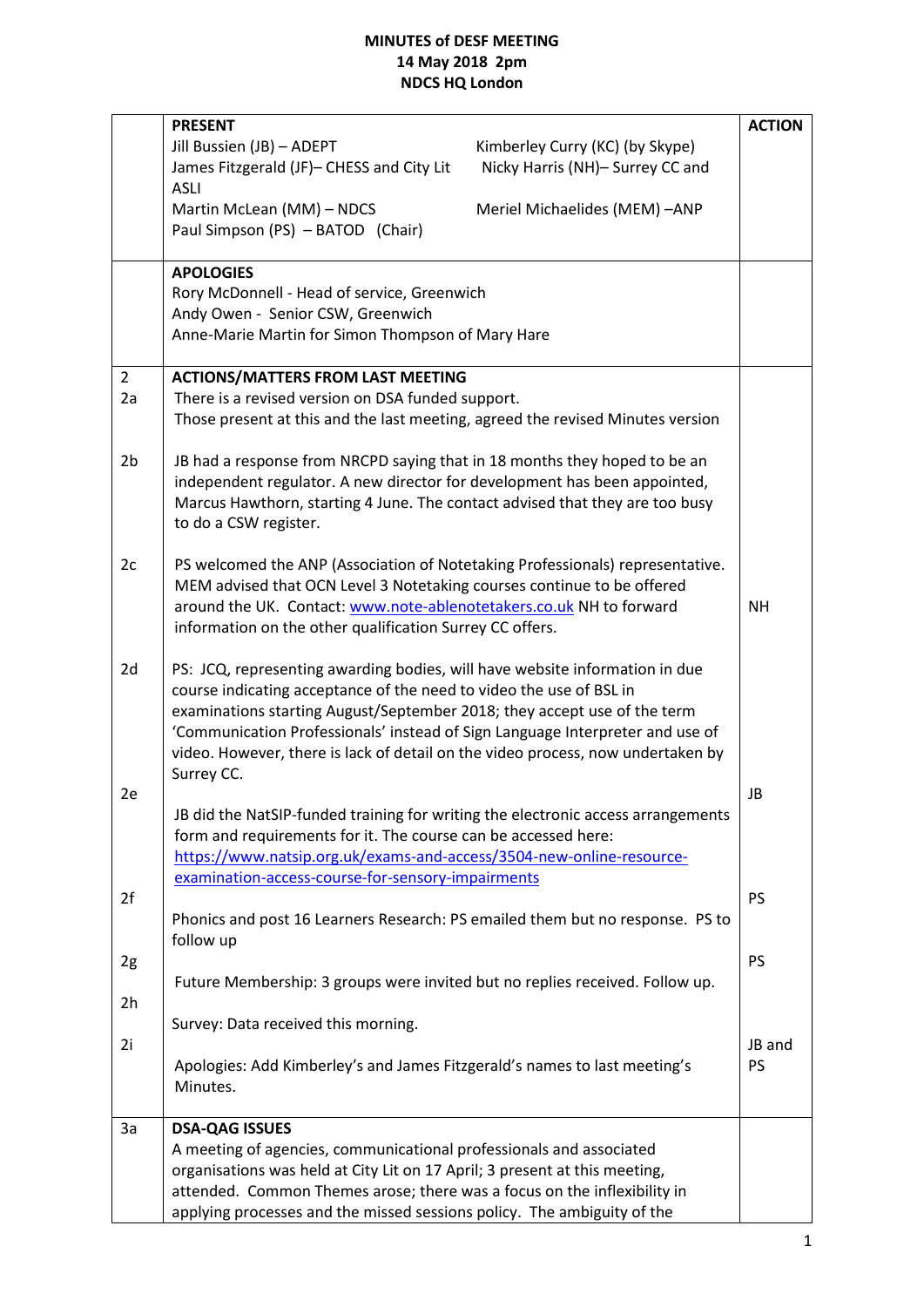| 3b<br>3c | wording of the process required and its interpretations by auditors and users,<br>with examples, were discussed. Often a query from a provider was answered<br>verbally in such a way that did not agree with the written policy and the answers<br>were never provided in written format. Providers have as a result been<br>financially disadvantaged when taking SFE advice which in turn affected<br>provision of communication.<br>On missed sessions and trainees, auditors need further training; if an audit is<br>passed but SFE don't pay invoices, or vice versa, there is a problem - a lack of<br>synchronicity.<br>The procedures are not only dysfunctional but unfairly applied in respect of<br>sanctions as well as the terms and conditions for BSL interpreters and other<br>communication professionals. Interpreters have better pay terms for<br>cancellations periods and travel costs. When put to an auditor, he could not find<br>any back-up policy. Procedural clarity is audited but there is no transparency<br>and sanctions appear to be a one way process.<br>SURVEY: An auditor advised that students are sent a DSA survey, randomly,<br>annually, to evaluate support, but NH has yet to hear of a student who receives<br>one. The NUS apparently is unaware of the survey. NH has not received a copy<br>of the survey form and, despite requesting one, never received braille version.<br>'WORKING TOWARDS' QUALIFICATION<br>NH explained the unworkability of the framework for qualifications and<br>application of the rules on 'working towards' a qualification. When the<br>procedures are followed, DSA QAG and auditors do not accept their use despite<br>their own acceptance of at 2 least precedents. NH however, has a 'work<br>around'. |            |
|----------|------------------------------------------------------------------------------------------------------------------------------------------------------------------------------------------------------------------------------------------------------------------------------------------------------------------------------------------------------------------------------------------------------------------------------------------------------------------------------------------------------------------------------------------------------------------------------------------------------------------------------------------------------------------------------------------------------------------------------------------------------------------------------------------------------------------------------------------------------------------------------------------------------------------------------------------------------------------------------------------------------------------------------------------------------------------------------------------------------------------------------------------------------------------------------------------------------------------------------------------------------------------------------------------------------------------------------------------------------------------------------------------------------------------------------------------------------------------------------------------------------------------------------------------------------------------------------------------------------------------------------------------------------------------------------------------------------------------------------------------------------------------------------------------------|------------|
|          | CLARION MEETING (SSAG: Student Support Agency Group Meeting) 17/4/18<br>The meeting was set up by Clarion Interpreting. NH will be unable to attend the<br>next meeting as she represents a government body but plans to mirror the<br>concerns and expectations discussed which focussed on the inflexibility in<br>applying processes and the missed sessions policy.                                                                                                                                                                                                                                                                                                                                                                                                                                                                                                                                                                                                                                                                                                                                                                                                                                                                                                                                                                                                                                                                                                                                                                                                                                                                                                                                                                                                                        |            |
|          | Gregg Boon of the DfE was identified as a contact. JF recommended a meeting<br>as CHESS, DSFF, NatSIP all have similar issues.                                                                                                                                                                                                                                                                                                                                                                                                                                                                                                                                                                                                                                                                                                                                                                                                                                                                                                                                                                                                                                                                                                                                                                                                                                                                                                                                                                                                                                                                                                                                                                                                                                                                 | <b>NH</b>  |
|          | NH to invite Mr Boon to a meeting via email.                                                                                                                                                                                                                                                                                                                                                                                                                                                                                                                                                                                                                                                                                                                                                                                                                                                                                                                                                                                                                                                                                                                                                                                                                                                                                                                                                                                                                                                                                                                                                                                                                                                                                                                                                   | NH.        |
|          | ALL: ACTION - go through the DSA QAG main and survey document and<br>annotate the points for discussion, then meet again to prioritise the points.                                                                                                                                                                                                                                                                                                                                                                                                                                                                                                                                                                                                                                                                                                                                                                                                                                                                                                                                                                                                                                                                                                                                                                                                                                                                                                                                                                                                                                                                                                                                                                                                                                             | <b>MEM</b> |
|          | ACTION embed up to date DSA QAG framework into the Minutes                                                                                                                                                                                                                                                                                                                                                                                                                                                                                                                                                                                                                                                                                                                                                                                                                                                                                                                                                                                                                                                                                                                                                                                                                                                                                                                                                                                                                                                                                                                                                                                                                                                                                                                                     | <b>MEM</b> |
|          | ACTION: MEM to email members the website links for the above action                                                                                                                                                                                                                                                                                                                                                                                                                                                                                                                                                                                                                                                                                                                                                                                                                                                                                                                                                                                                                                                                                                                                                                                                                                                                                                                                                                                                                                                                                                                                                                                                                                                                                                                            |            |
| 4        | <b>DESF SURVEY</b><br>PS read out an email from Andy Owen discussing the survey. The aim of the                                                                                                                                                                                                                                                                                                                                                                                                                                                                                                                                                                                                                                                                                                                                                                                                                                                                                                                                                                                                                                                                                                                                                                                                                                                                                                                                                                                                                                                                                                                                                                                                                                                                                                |            |
|          | survey is to learn how many CSWs there are and their qualifications. It was<br>suggested that a document be published with the surveys of 2010, 2012 and                                                                                                                                                                                                                                                                                                                                                                                                                                                                                                                                                                                                                                                                                                                                                                                                                                                                                                                                                                                                                                                                                                                                                                                                                                                                                                                                                                                                                                                                                                                                                                                                                                       |            |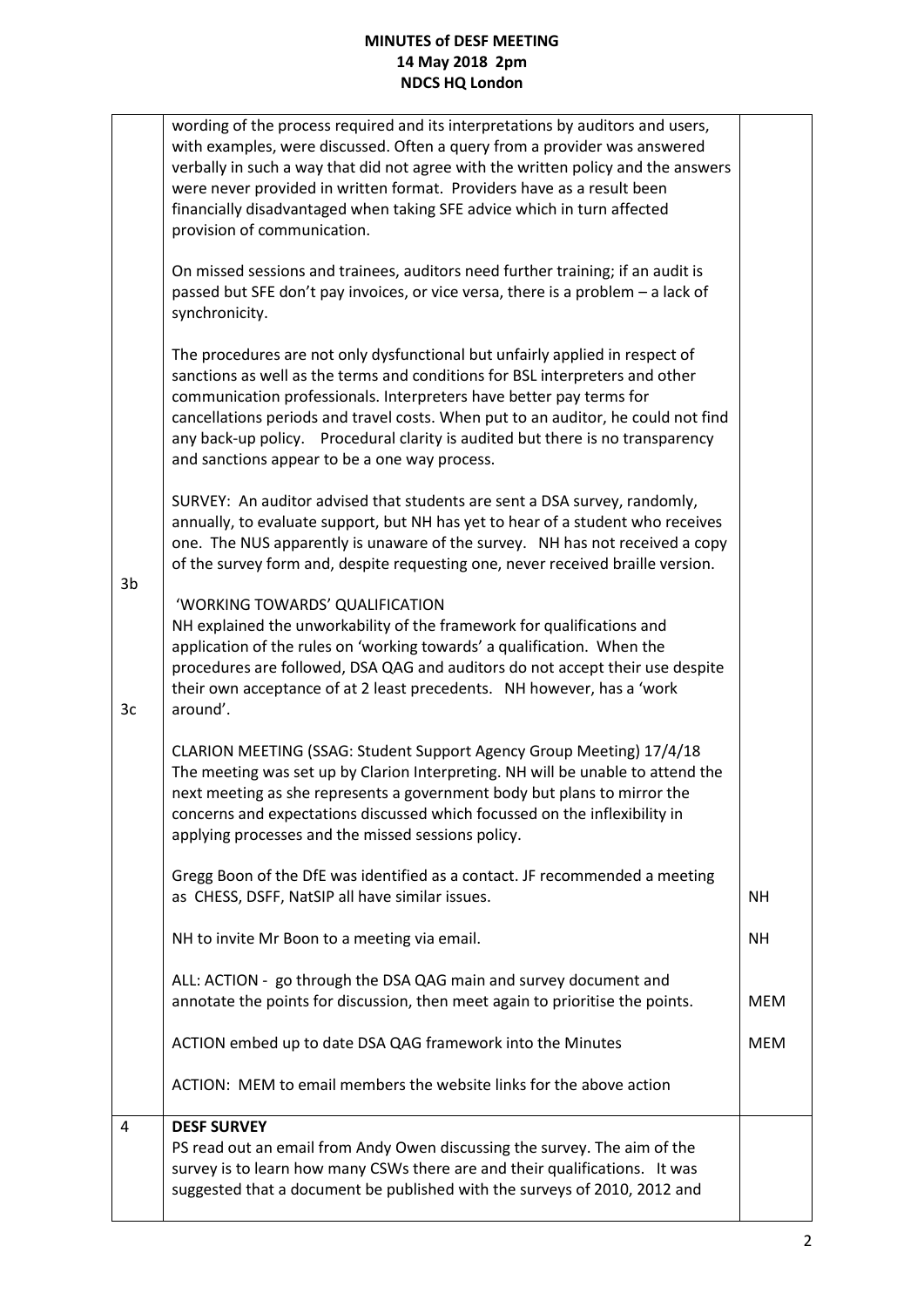|         | 2018 to see if there is progress. A new questionnaire could be based on the old<br>but have up to date information covering topics such as:<br>what level BSL is held and what other qualifications do you have?<br>Other support roles; FE and HE could be included along with items on<br>$\overline{\phantom{a}}$<br>ToD trainees - is a ToD qualified? How are they paid: externally or in-<br>house? What is the banding level?<br>Now, CSWs must be qualified; KC advised there are now 2 CSW<br>qualifications at level 3 and NRCPD was approached to have a category<br>for them. Adept wrote to NRCPD about this |                 |
|---------|---------------------------------------------------------------------------------------------------------------------------------------------------------------------------------------------------------------------------------------------------------------------------------------------------------------------------------------------------------------------------------------------------------------------------------------------------------------------------------------------------------------------------------------------------------------------------------------------------------------------------|-----------------|
|         | To maximise returns, FE responses would be useful. An FE forum could be<br>used? - the AOC: Association of Colleges may have a members' list for the<br>survey. ADEPT members to be asked about member colleges. The DSA QAG<br>register has a list of HE and University institutions                                                                                                                                                                                                                                                                                                                                     |                 |
|         | <b>ACTIONS:</b><br>create questionnaire - JB offered to support AO; MM to ask him.<br>$1 \quad$<br>$2^{\circ}$<br>decide who to send it to<br>3<br>Survey Monkey to be used with a link; get it out by end July requesting<br>returns by October; evaluate who returned forms; chase non-<br>responders.                                                                                                                                                                                                                                                                                                                  | JB/MM           |
|         | Outcomes: data could provide an overall picture of provision of specialist<br>support, where FE is a main concern as HE outcomes are quite good. It could<br>provide information to use as a benchmark for improving the situation, to target<br>markets, enable registration possibilities (NRCPD's CSW sector is too slow in<br>development) but data can show trends rather than speculation and it would<br>provide supportive data for future negotiations.                                                                                                                                                          |                 |
| 5       | MEMBERSHIP - Topic now defunct                                                                                                                                                                                                                                                                                                                                                                                                                                                                                                                                                                                            |                 |
| 6<br>6a | A.O.B.<br>KC spoke to Rafiq Chowdry of the DfE about the BSL GCSE after a recent<br>Parliament event and DfE said that during this government there will be no new<br>GCSEs. They will send a letter to those who approached them, to inform them of<br>the situation. It will go to the Signature Board of Trustees soon. NDCS will<br>continue to push it. Lindsey, Executive Director of Signature, is meeting Jo<br>Campion at end May.                                                                                                                                                                               | JF              |
|         | The reasoning: because there have been so many reforms in GCSEs they want a<br>period of stability; they also closed the doors to new technical awards in<br>February as they carry same merit as GCSEs.                                                                                                                                                                                                                                                                                                                                                                                                                  |                 |
| 6b      | NH attended a Westminster forum conference. Lord Addington expressed<br>interest in any DSA related issues and is on the SEND committee.<br>ACTION: MM and NH to discuss what might be done.                                                                                                                                                                                                                                                                                                                                                                                                                              | MM<br><b>NH</b> |
| 6c      | There is an ADEPT event in Preston and an NDCS event in July.                                                                                                                                                                                                                                                                                                                                                                                                                                                                                                                                                             |                 |
| 6d      |                                                                                                                                                                                                                                                                                                                                                                                                                                                                                                                                                                                                                           |                 |